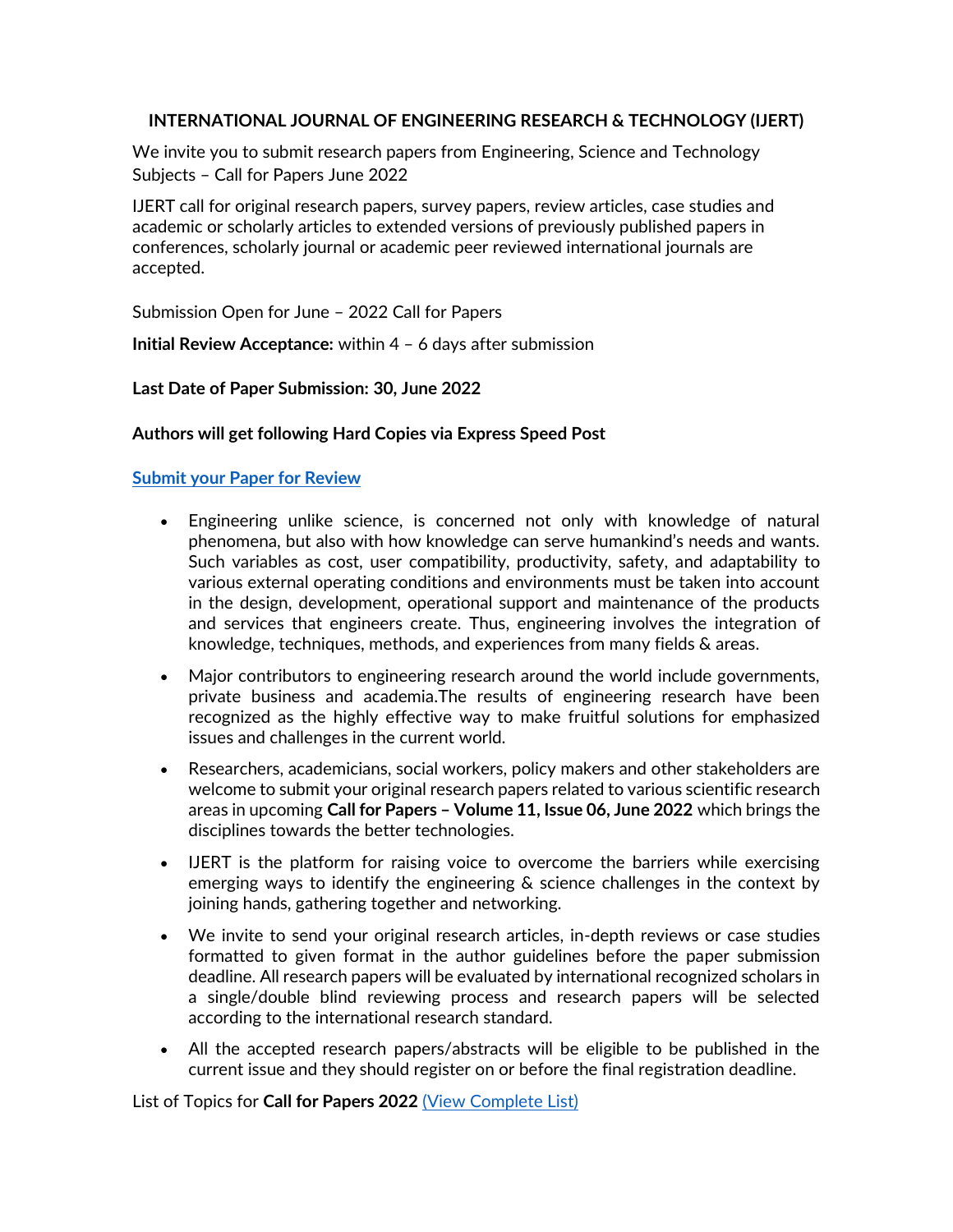| <b>SCOPE OF ENGINEERING JOURNAL PAPERS</b>          |                                                            |                                                       |                                          |  |  |  |
|-----------------------------------------------------|------------------------------------------------------------|-------------------------------------------------------|------------------------------------------|--|--|--|
| Architecture                                        | Computer Vision<br>ିଧ<br><b>Pattern Recognition</b>        | <b>Materials Engineering</b>                          | Positioning<br>Radar,<br>&<br>Navigation |  |  |  |
| <b>Artificial</b><br>Intelligence                   | <b>Computing Systems</b>                                   | Mechanical<br>Engineering                             | <b>Remote Sensing</b>                    |  |  |  |
| Automation<br>$\delta$<br><b>Control Theory</b>     | Data Mining & Analysis                                     | <b>Medical Informatics</b>                            | <b>Robotics</b>                          |  |  |  |
| &<br>Aviation<br>Aerospace<br>Engineering           | <b>Databases</b><br>$\delta$<br><b>Information Systems</b> | Metallurgy                                            | <b>Signal Processing</b>                 |  |  |  |
| Bioinformatics &<br>Computational<br><b>Biology</b> | Educational<br>Technology                                  | Microelectronics<br>ିଧ<br><b>Electronic Packaging</b> | Software Systems                         |  |  |  |
| <b>Biomedical</b><br>Technology                     | Engineering<br>&<br>Science<br>Computer<br>(general)       | Mineral<br>Mining<br>&<br><b>Resources</b>            | <b>Structural Engineering</b>            |  |  |  |
| Biotechnology                                       | Environmental<br>&.<br><b>Geological Engineering</b>       | <b>Molecular Modeling</b><br>Sustainable Energy       |                                          |  |  |  |
| Ceramic<br>Engineering                              | Evolutionary<br>Computation                                | Multimedia<br><b>Technology Law</b>                   |                                          |  |  |  |
| <b>Civil Engineering</b>                            | &<br>Food<br>Science<br>Technology                         | Nanotechnology                                        | <b>Textile Engineering</b>               |  |  |  |
| Combustion<br>&<br>Propulsion                       | <b>Fuzzy Systems</b>                                       | Marine<br>&<br>Ocean<br>Engineering                   | Theoretical<br>Computer<br>Science       |  |  |  |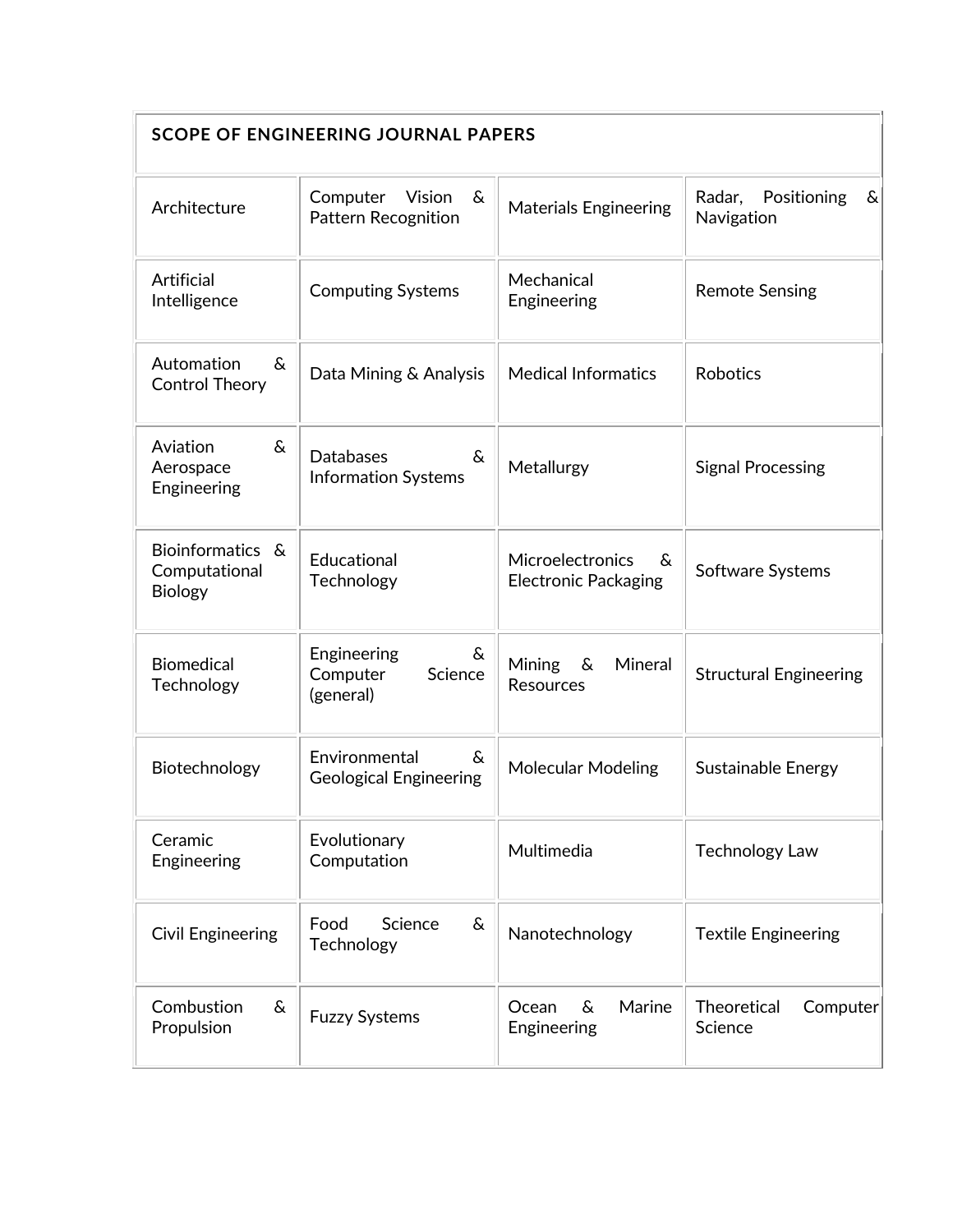| Computational<br>Linguistics                                                                                                | Theory<br>Game<br>and<br><b>Decision Science</b> | Petroleum<br>Oil,<br>&<br><b>Natural Gas</b> |                                 | Transportation                           |  |  |
|-----------------------------------------------------------------------------------------------------------------------------|--------------------------------------------------|----------------------------------------------|---------------------------------|------------------------------------------|--|--|
| Computer<br>Graphics                                                                                                        | Computer<br>Human<br>Interaction                 | <b>Operations Research</b>                   |                                 | Water<br>Supply<br>&<br><b>Treatment</b> |  |  |
| Computer<br>Hardware Design                                                                                                 | <b>Information Theory</b>                        | Plasma & Fusion                              |                                 | Wood<br>Science<br>&<br>Technology       |  |  |
| Computer<br><b>Networks</b><br>&<br><b>Wireless</b><br>Communication                                                        | Library & Information<br>Science                 | <b>Power Engineering</b>                     |                                 | <b>Textile Engineering</b>               |  |  |
| Computer<br>Security<br>$\delta$<br>Cryptography                                                                            | Manufacturing<br>&<br>Machinery                  | <b>Quality &amp; Reliability</b>             |                                 | <b>Environmental Science</b>             |  |  |
| <b>SCOPE</b><br><b>OF</b><br><b>CHEMICAL</b><br>ENGINEERING,<br><b>MATERIAL</b><br><b>SCIENCES</b><br><b>JOURNAL PAPERS</b> |                                                  |                                              |                                 |                                          |  |  |
| Analytical<br>Chemistry                                                                                                     | Corrosion                                        |                                              | <b>Reaction Engineering</b>     |                                          |  |  |
| Biochemistry                                                                                                                | Crystallography & Structural<br>Chemistry        |                                              | <b>Cellular Engineering</b>     |                                          |  |  |
| Ceramic<br>Engineering                                                                                                      | <b>Dispersion Chemistry</b>                      |                                              | Oil, Petroleum & Natural<br>Gas |                                          |  |  |
| Chemical<br>$\delta$<br><b>Material Sciences</b><br>(general)                                                               | Electrochemistry                                 |                                              | Organic Chemistry               |                                          |  |  |
| <b>Chemical Kinetics</b><br>& Catalysis                                                                                     | Inorganic Chemistry                              |                                              | Polymers & Plastics             |                                          |  |  |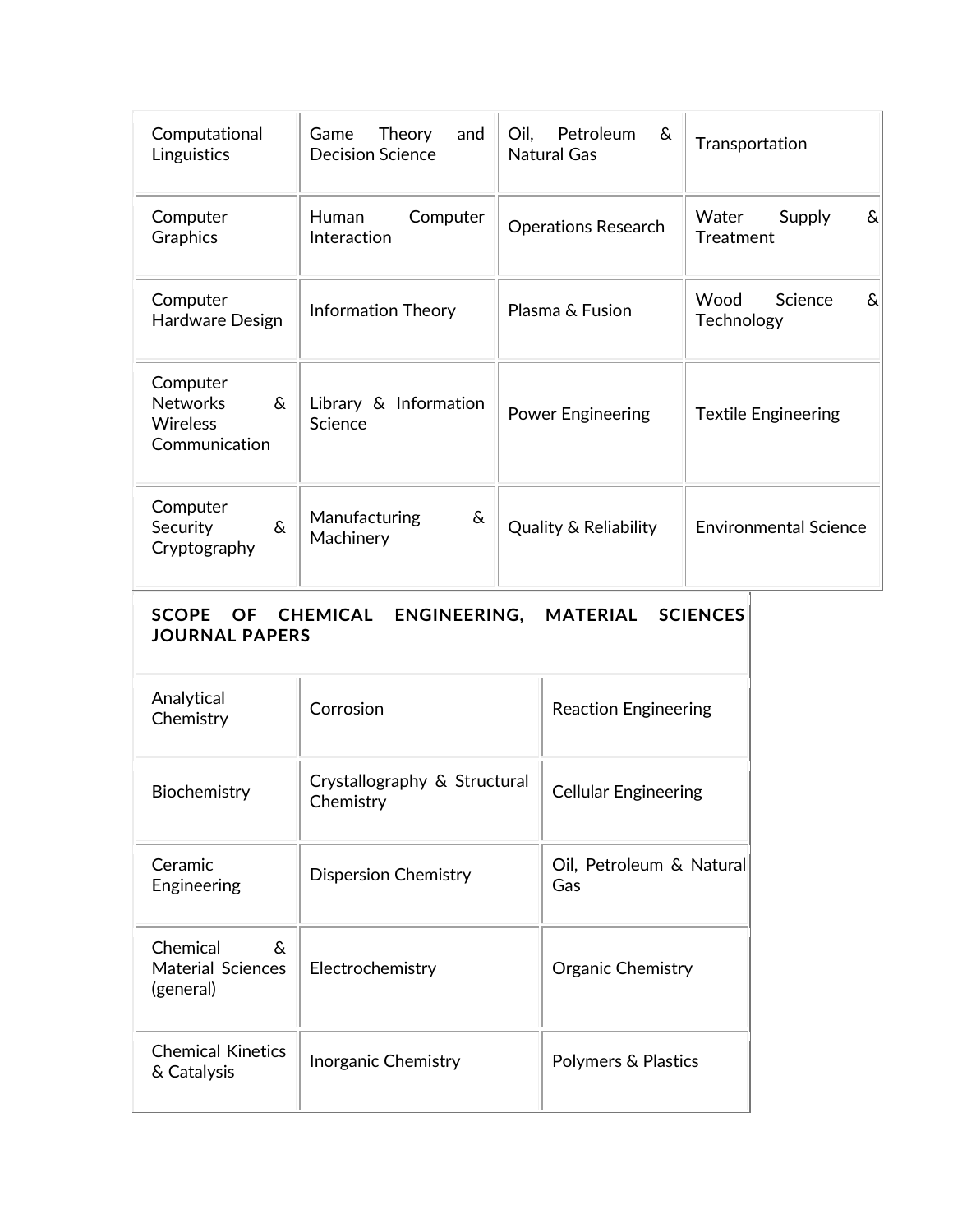| Combustion<br>&<br>Propulsion | <b>Materials Engineering</b> | and<br>Computing<br>Simulation |
|-------------------------------|------------------------------|--------------------------------|
| Composite<br><b>Materials</b> | <b>Medicinal Chemistry</b>   | <b>Complex Fluids</b>          |

# **SCOPE OF PHYSICS, MATHEMATICS JOURNAL PAPERS**

| <b>Acoustics &amp; Sound</b>                        | <b>Fluid Mechanics</b>           | Optics<br>$\delta$<br>Photonics                        |
|-----------------------------------------------------|----------------------------------|--------------------------------------------------------|
| Algebra                                             | Geometry                         | Physics<br>$\delta$<br><b>Mathematics</b><br>(general) |
| Astronomy & Astrophysics                            | Geophysics                       | Plasma<br>ଟ<br>Fusion                                  |
| <b>Biophysics</b>                                   | High Energy & Nuclear Physics    | Probability<br>&<br>Statistics with<br>Applications    |
| Computational<br><b>Mathematics</b>                 | <b>Mathematical Analysis</b>     | Pure & Applied<br><b>Mathematics</b>                   |
| <b>Condensed Matter Physics</b><br>& Semiconductors | <b>Mathematical Optimization</b> | Quantum<br><b>Mechanics</b>                            |
| <b>Discrete Mathematics</b>                         | <b>Mathematical Physics</b>      | Spectroscopy<br>Molecular<br>&<br>Physics              |
| Electromagnetism                                    | <b>Nonlinear Science</b>         | Thermal<br><b>Sciences</b>                             |

**Paper Publication Format:**Publication of any Paper or manuscript in IJERT requires strict conformance to the paper template.Once the paper is selected, manuscript of the article/